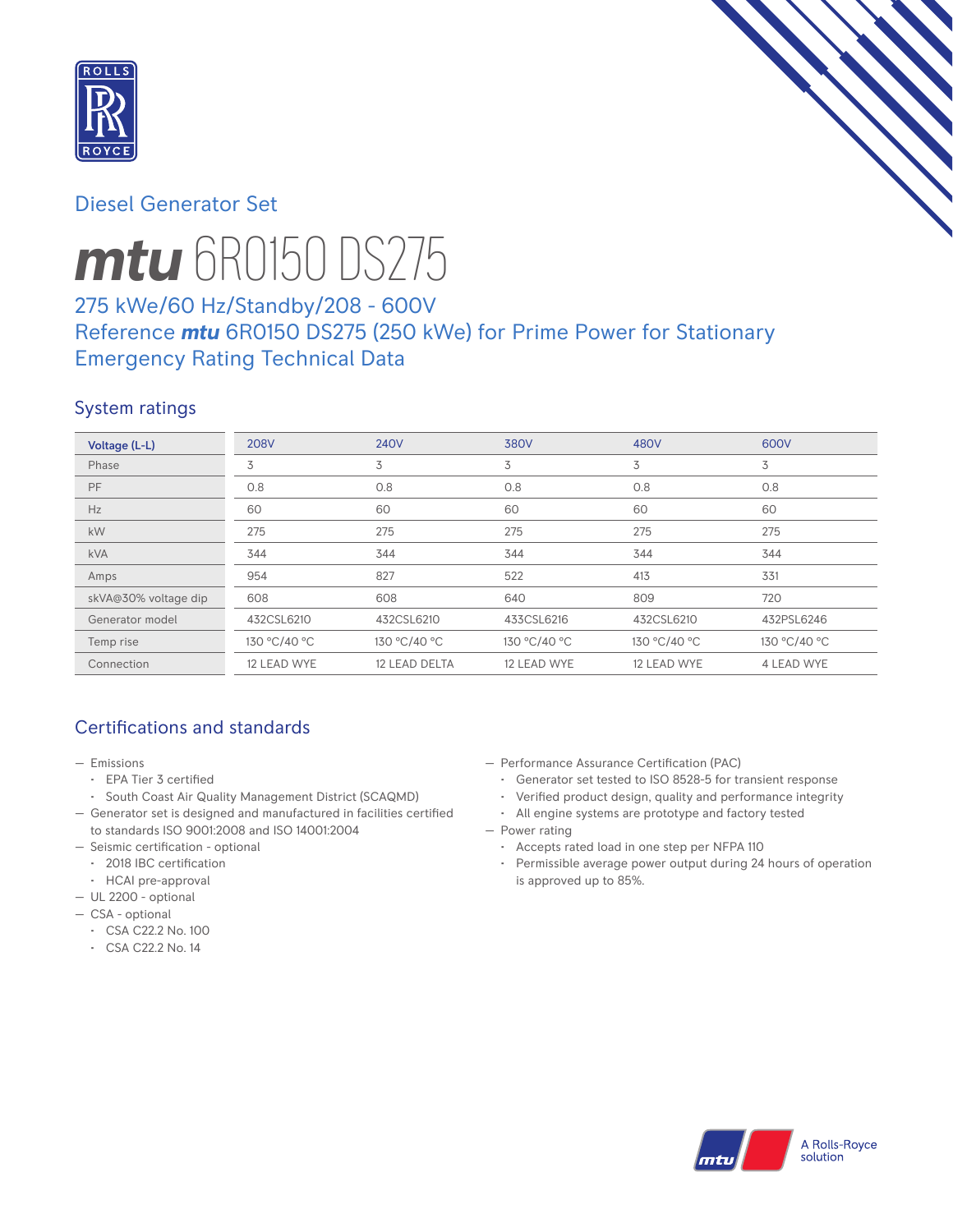## Standard features \*

- Single source supplier
- Global product support
- Two (2) Year/3,000 Hour Basic Limited Warranty
- 6090HF484 diesel engine
	- 9.0 liter displacement
	- Common rail fuel injection
	- 4-cycle
- Engine-generator resilient mounted
- Complete range of accessories
- Cooling system
- Integral set-mounted
	- Engine-driven fan

# Standard equipment \*

### Engine

- Air cleaner
- Oil pump
- Oil drain extension and shut-off valve
- Full flow oil filter
- Open crankcase ventilation
- Jacket water pump
- Thermostat
- Blower fan and fan drive
- Radiator unit mounted
- Electric starting motor 24V
- Governor electronic isochronous
- Base formed steel
- SAE flywheel and bell housing
- Charging alternator 24V
- Battery rack and cables
- Flexible fuel connectors
- Flexible exhaust connection
- EPA certified engine

### **Generator**

- NEMA MG1, IEEE, and ANSI standards compliance for temperature rise and motor starting
- Sustained short circuit current of up to 300% of the rated current for up to 10 seconds
- Self-ventilated and drip-proof
- Superior voltage waveform
- Digital, solid state, volts-per-hertz regulator
- Brushless alternator with brushless pilot exciter
- 4 pole, rotating field
- 130 °C maximum standby temperature rise
- 1-bearing, sealed
- Flexible coupling
- Full amortisseur windings
- 125% rotor balancing
- 3-phase voltage sensing
- $\pm$  1% voltage regulation no load to full load
- 100% of rated load one step
- 5% maximum total harmonic distortion
- Generator
	- Brushless, rotating field generator
	- 2/3 pitch windings
	- 300% short circuit capability with optional Permanent Magnet Generator (PMG)
- Digital control panel(s)
	- UL recognized, CSA certified, NFPA 110
	- Complete system metering
	- LCD display

## Digital control panel(s)

- Digital metering
- Engine parameters
- Generator protection functions
- Engine protection
- CANBus ECU communications
- Windows®-based software
- Multilingual capability
- Communications to remote annunciator
- Programmable input and output contacts
- UL recognized, CSA certified, CE approved
- Event recording
- IP 54 front panel rating with integrated gasket
- NFPA 110 compatible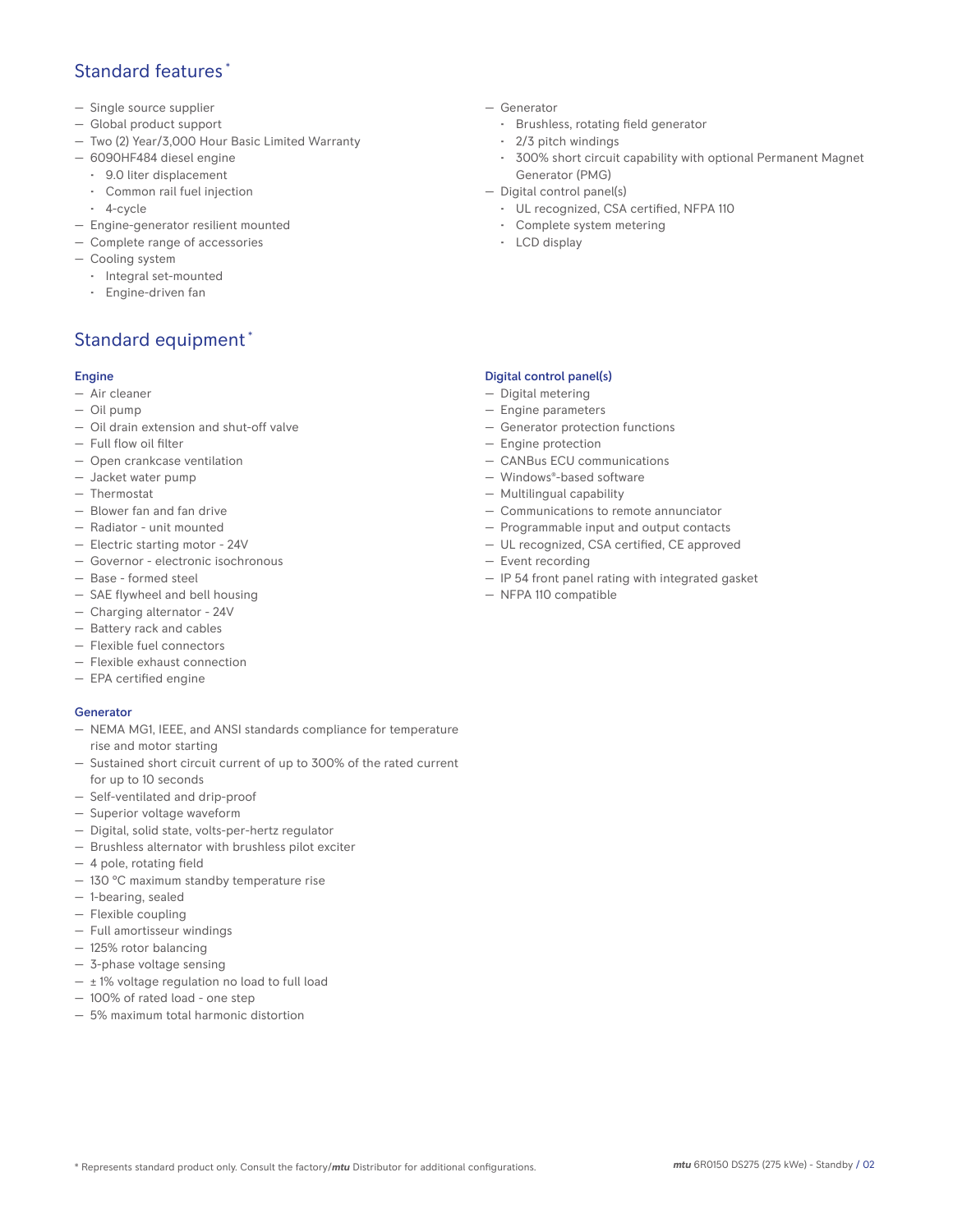# Application data

### Engine

| Manufacturer                | John Deere  |
|-----------------------------|-------------|
| Model                       | 6090HF484   |
| Type                        | 4-cycle     |
| Arrangement                 | 6-inline    |
| Displacement: $L (in3)$     | 9.0(549)    |
| Bore: cm (in)               | 11.84(4.7)  |
| Stroke: cm (in)             | 13.6(5.4)   |
| Compression ratio           | 16:1        |
| Rated rpm                   | 1,800       |
| Engine governor             | <b>JDEC</b> |
| Maximum power: kWm (bhp)    | 315 (422)   |
| Steady state frequency band | ± 0.25%     |
| Air cleaner                 | dry         |
|                             |             |

## Liquid capacity

| Total oil system: L (gal)             | 31(8.19)     |
|---------------------------------------|--------------|
| Engine jacket water capacity: L (gal) | 16(4.23)     |
| System coolant capacity: L (gal)      | 53.5 (14.13) |

#### Electrical

| Electric volts DC                                            | 24  |
|--------------------------------------------------------------|-----|
| Cold cranking amps under -17.8 $^{\circ}$ C (O $^{\circ}$ F) | 950 |
| Batteries: group size                                        | .31 |
| Batteries: quantity                                          |     |
|                                                              |     |

## Fuel system

| $-10$ JIC 37 $\degree$ female |
|-------------------------------|
| $-6$ JIC 37 $^{\circ}$ female |
| 1.3(4.4)                      |
| diesel #2                     |
| 239.92 (63.38)                |
|                               |

#### Fuel consumption

| At 100% of power rating: L/hr (gal/hr)                                                                 | 74.3 (19.6)                  |
|--------------------------------------------------------------------------------------------------------|------------------------------|
| At 75% of power rating: L/hr (gal/hr)<br>At 50% of power rating: L/hr (gal/hr)                         | 64.2 (16.96)<br>45.5 (12.01) |
| Cooling - radiator system                                                                              |                              |
| Ambient capacity of radiator: °C (°F)<br>Maximum restriction of cooling air: Intake                    | 50 (122)                     |
| and discharge side of radiator: kPa (in. H <sub>2</sub> O)                                             | 0.124(0.5)                   |
| Water pump capacity: L/min (gpm)                                                                       | 280 (74)                     |
| Heat rejection to coolant: kW (BTUM)<br>Heat rejection to air to air: kW (BTUM)                        | 104 (5,920)<br>88 (5,009)    |
| Heat radiated to ambient: kW (BTUM)                                                                    | 34.1 (1,939)                 |
| Fan power: kW (hp)                                                                                     | 13.9 (18.6)                  |
| Air requirements                                                                                       |                              |
| Aspirating: *m <sup>3</sup> /min (SCFM)<br>Air flow required for radiator                              | 25.5 (901)                   |
| cooled unit: *m <sup>3</sup> /min (SCFM)                                                               | 507.6 (17,926)               |
| Remote cooled applications; air flow required for                                                      |                              |
| dissipation of radiated generator set heat for a<br>maximum of 25 °F rise: *m <sup>3</sup> /min (SCFM) | 123.8 (4,374)                |
| * Air density = 1.184 kg/m <sup>3</sup> (0.0739 lbm/ft <sup>3</sup> )                                  |                              |
|                                                                                                        |                              |
| <b>Exhaust system</b>                                                                                  |                              |
| Gas temperature (stack): °C (°F)                                                                       | 638 (1,180)                  |
| Gas volume at stack temperature: m <sup>3</sup> /min (CFM)<br>Maximum allowable back pressure at       | 59 (2,084)                   |
| outlet of engine, before piping: kPa (in. H <sub>2</sub> 0)                                            | 7.5(30)                      |